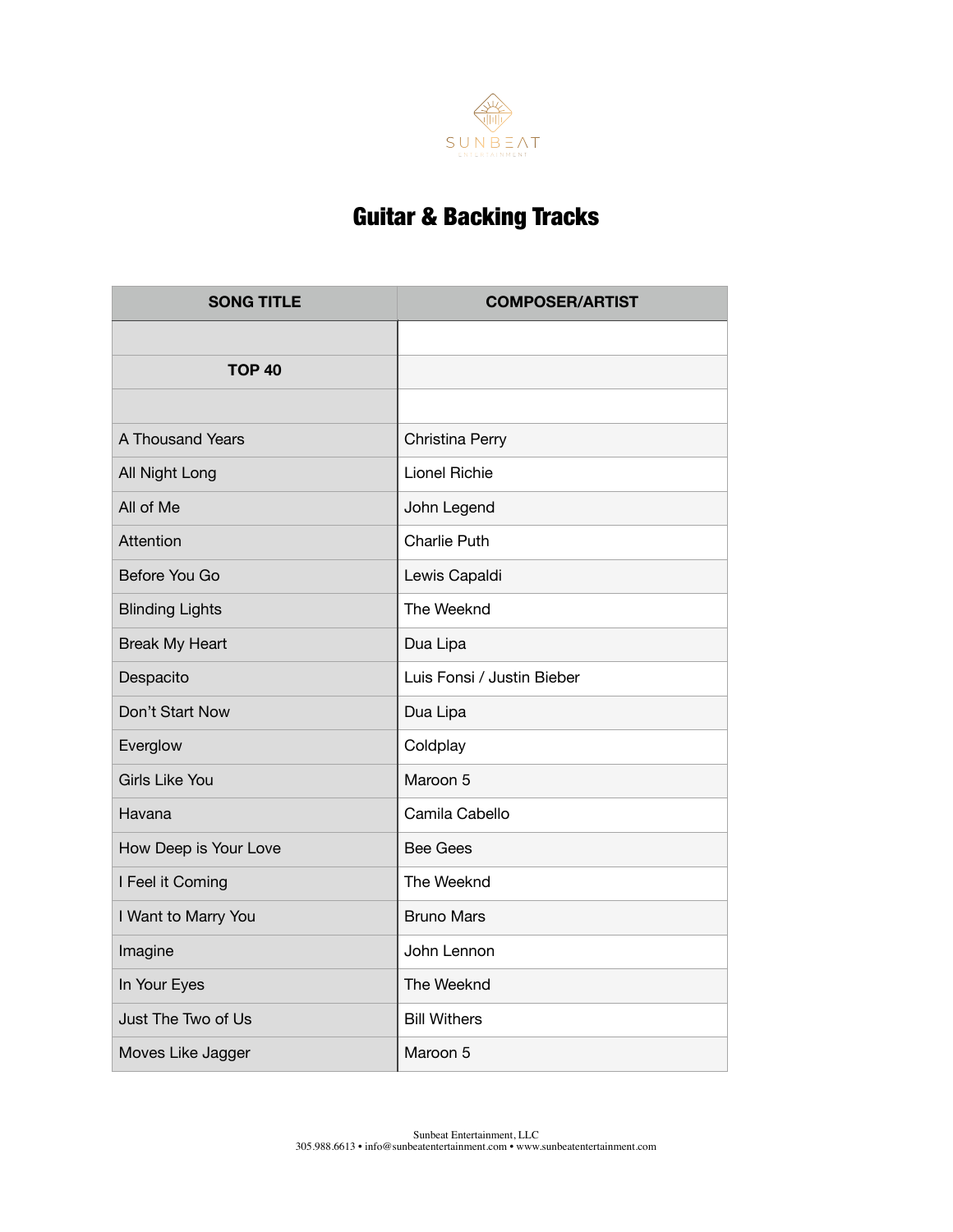| <b>SONG TITLE</b>          | <b>COMPOSER/ARTIST</b>       |
|----------------------------|------------------------------|
| <b>Over Now</b>            | Calvin Harris and The Weeknd |
| Perfect                    | <b>Ed Sheeran</b>            |
| September                  | Earth, Wind & Fire           |
| Someone You Loved          | Lewis Capaldi                |
| Sugar                      | Maroon 5                     |
| Thinking Out Loud          | <b>Ed Sheeran</b>            |
| Beat It                    | Michael Jackson              |
| <b>Billi Jean</b>          | Michael Jackson              |
| <b>Black or White</b>      | Michael Jackson              |
| <b>Bohemian Rhapsody</b>   | Queen                        |
| Can't Help Falling in Love | <b>Elvis Presley</b>         |
| Dance Monkey               | Tones and I                  |
| Everything                 | Michael Buble                |
| Heal the World             | Michael Jackson              |
| Hello                      | <b>Lionel Richie</b>         |
| Hoy                        | Gianmarco                    |
| I Have Nothing             | Whitney Houston              |
| I Want You Back            | Michael Jackson              |
| I'll Be There              | Michael Jackson              |
| If I Ain't Got You         | Alicia Keys                  |
| Just The Way You Are       | <b>Bruno Mars</b>            |
| Locos de Amor              | Yordano                      |
| Love Is In The Air         | John Paul Young              |
| My Heart Will Go On        | Celine Dion                  |
| Señorita                   | Camila Cabello               |
| Smooth Criminal            | Michael Jackson              |
| <b>Sunday Morning</b>      | Maroon 5                     |